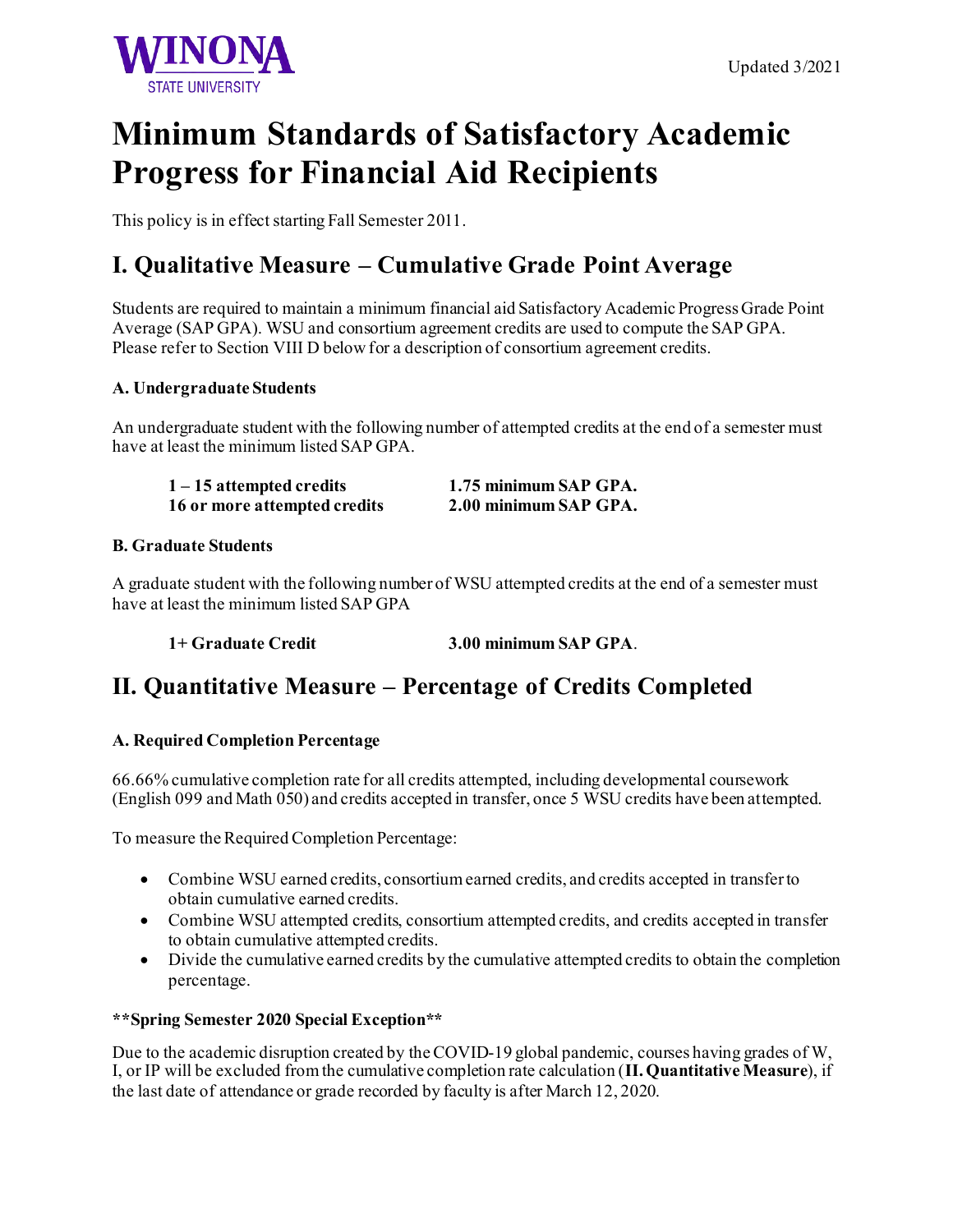

#### **B. Maximum Time Frame**

Students may not exceed the maximum number of attempted credits listed below and continue to receive financial aid (these include credits earned at WSU and credits accepted from other institutions):

**Undergraduate Student**: May not exceed 180 attempted credits. **Post Baccalaureate (2nd degree) Student**: May not exceed 45 attempted credits. **Graduate Student**: May not exceed 45 attempted credits. Contact the Financial Aid Office for programs with degree requirements exceeding 30 credits.

### **III. Evaluation Period**

Financial Aid Satisfactory Academic Progress is evaluated at the end of each semester including the summer term.

### **IV. Failure to Meet Standards**

### **Warning for Failure to Meet Standards**

A student who does not meet standards is placed on warning for the next semester of enrollment. A student may continue to participate in student aid programs during the warning period.

#### **Suspension for Failure to Meet Standards**

A student who is on warning and does not meet standards during the warning period is places in a suspended status. A student may not participate in Federal and State student aid programs while on suspension.

A student with a special circumstance that caused the suspension has the right to appeal. See the "Appeals" section for details.

### **V. Notification**

At the end of each semester including summer term a warning notice is sent via the WSU e-mail account to students who were in good standing and no longer meet the standards.

At the end of each semester including summer term, a notice of suspension is sent via the WSU e-mail account to students who were on warning and do not meet the standards.

### **VI. Appeals**

A suspended student who has experienced a special circumstance may submit an appeal to the Financial Aid Satisfactory Progress Review Committee to have the situation reviewed for possible reinstatement of aid. Appeals cannot be processed for a term that has already ended. An appeal must be received at least one week prior to the end of the term for which you are requesting your aid be reinstated.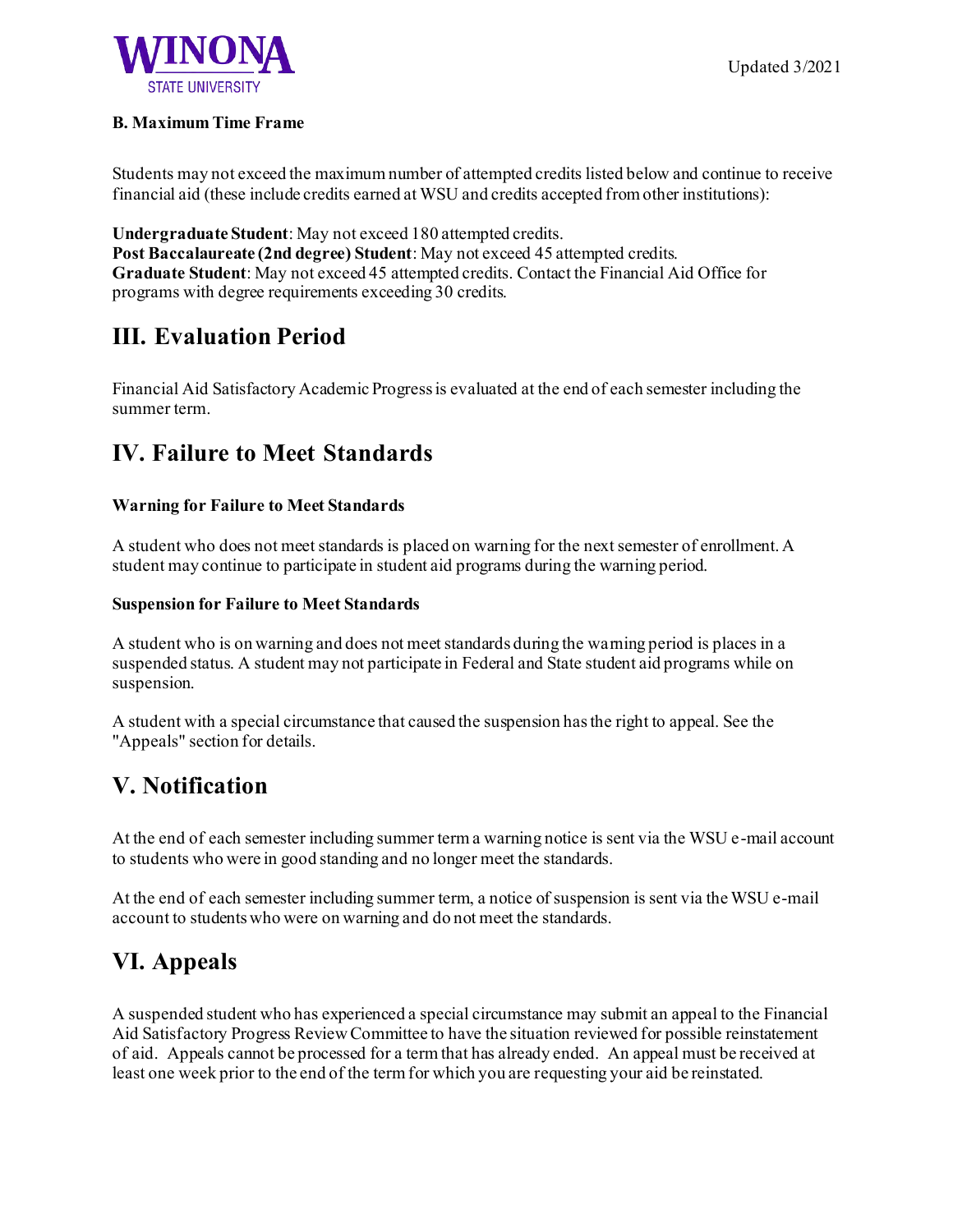In order for an appeal to be approved the student must demonstrate that extraordinary circumstances have directly affected the student's ability to maintain satisfactory progress. Examples might be illness, hospitalization, death of a relative, etc. In addition, a student may appeal after an absence if there is a valid reason to appeal. An appeal may be submitted to the Financial Aid

Office using the online electroni[c Financial Aid Suspension Appeal Form](https://warriorspace.winona.edu/ProcessDirector/form.aspx?pid=cbc76cfa-e332-489a-a868-237dcf390893&formid=33f20d9c-34f3-41fc-b32d-86c564a23973&nohome=0&completepageprompt=0&completepage=&completetext=).

The appeal should consist of:

- An explanation of why the student has fallen below the standards.
- What changes are being made to ensure the student will be able to get back on standards
- Any other documentation to support the case

If the appeal is approved the student will be placed on probationary status for one semester and will retain financial aid eligibility. The student will remain in probationary status if they do not meet the cumulative standards but has successfully completed 75% of the classes attempted for that semester with a 2.20 GPA.

Financial aid will be reinstated on a semester by semester basis until the student is either back on standards cumulatively or placed back on suspension.

If the appeal is not approved the student remains in a suspended status and is not eligible for federal and state financial aid.

### **VII. Reinstatement**

When the cumulative standards are met the student automatically returns to a status of good standing. Aid cannot be reinstated for a semester in which the student is academically ineligible.

### **VIII. Additional Elements**

### **A. Treatment of grades**

WSU courses receiving grades of A, B, C, D, F, W (withdrawal), P (pass), NC (no-credit), I (incomplete), IP (in progress), Z (no grade reported), HA (Honors) and HB (Honors) are considered to be credits attempted for purposes of monitoring the financial aid Satisfactory Academic Progress standard.

WSU courses, which receive grades A, B, C, D, P, HA and HB are counted as satisfactorily completed for purposes of monitoring the financial aid Satisfactory Academic Progress standard.

WSU courses with grades of I (incomplete), IP (in progress), and W (withdrawn) count as attempted but not earned credits for the determination of completion percentage and maximum timeframe, and are not included in cumulative grade point average.

#### **B. Academic Pardon**

Credits for which students have been granted academic pardon ("academic forgiveness," "fresh start," etc.) shall be recorded and retained in the Student Data System in such a way that they will be included in both the qualitative and quantitative measurement of financial aid satisfactory academic progress.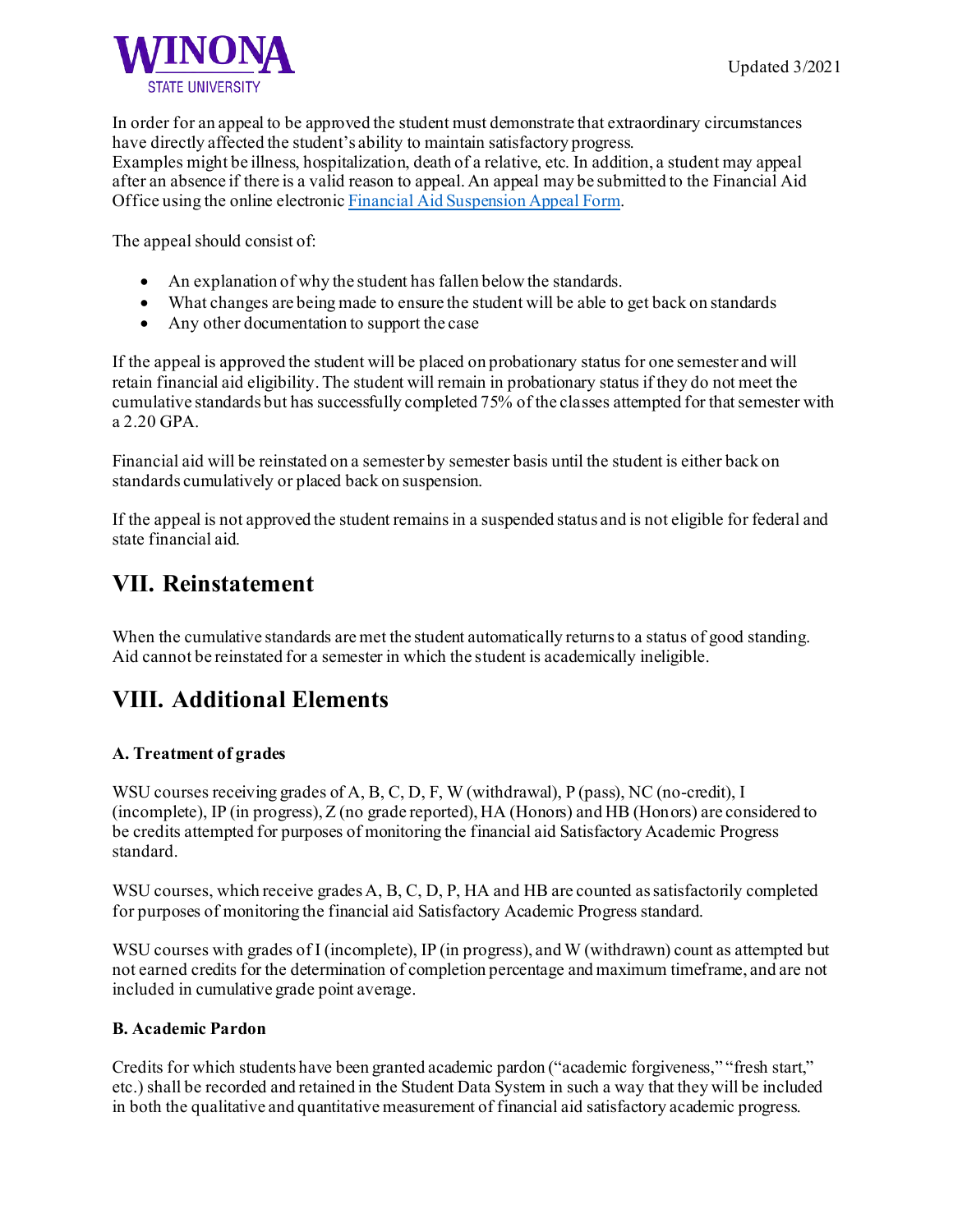

### **C. Audited Courses**

Any courses being audited do not count as credits attempted or credits earned and are not funded.

### **D. Consortium Credits**

Credits for which financial aid is received under a consortium agreement are recorded in the Student Data system to be included in cumulative GPA, completion percentage, and maximum time-frame calculations as transfer credits.

### **E. Remedial Credits**

Classes in this category are considered attempted for purposes of monitoring the Required Completion Percentage. Up to 30 remedial credits are excluded from the Maximum Time Frame calculation.

### **F. Repeated Courses**

When a student repeats a course, only the last grade received and credits earned are counted in the grade point average and as earned credits for this standard. However, the credits are considered to be attempted each time the course is taken.

For financial aid Satisfactory Academic Progress there is no limit on the number of times a single course may be repeated. However a student shall not be permitted to receive financial aid for more than one repetition of a previously passed course.

### **G. Transfer Credits**

Transfer credits accepted by WSU are counted as credits attempted for calculation of cumulative completion percentage. Grades associated with these credits are not used in calculating cumulative GPA. Transfer credits accepted by WSU apply toward the Maximum Time Frame calculation.

#### **H. Withdrawal**

If a student withdraws from the University before financial aid disbursement, the student does not receive any aid since no progress has been made toward a degree.

The student must pay expenses from their own funds. Standard University refund policies and procedures are followed when a student withdraws from the institution for any reason during the term after student aid has been disbursed.

Withdrawal credits are considered credits attempted for purposes of monitoring the financial aid Satisfactory Academic Progress standard.

#### **I. Change of Grade**

Late posted grades or a change of grade will not change your Satisfactory Academic Progress status until the next evaluation period. You may request to have your status recalculated after you have confirmed the grade change has been posted to your academic record.